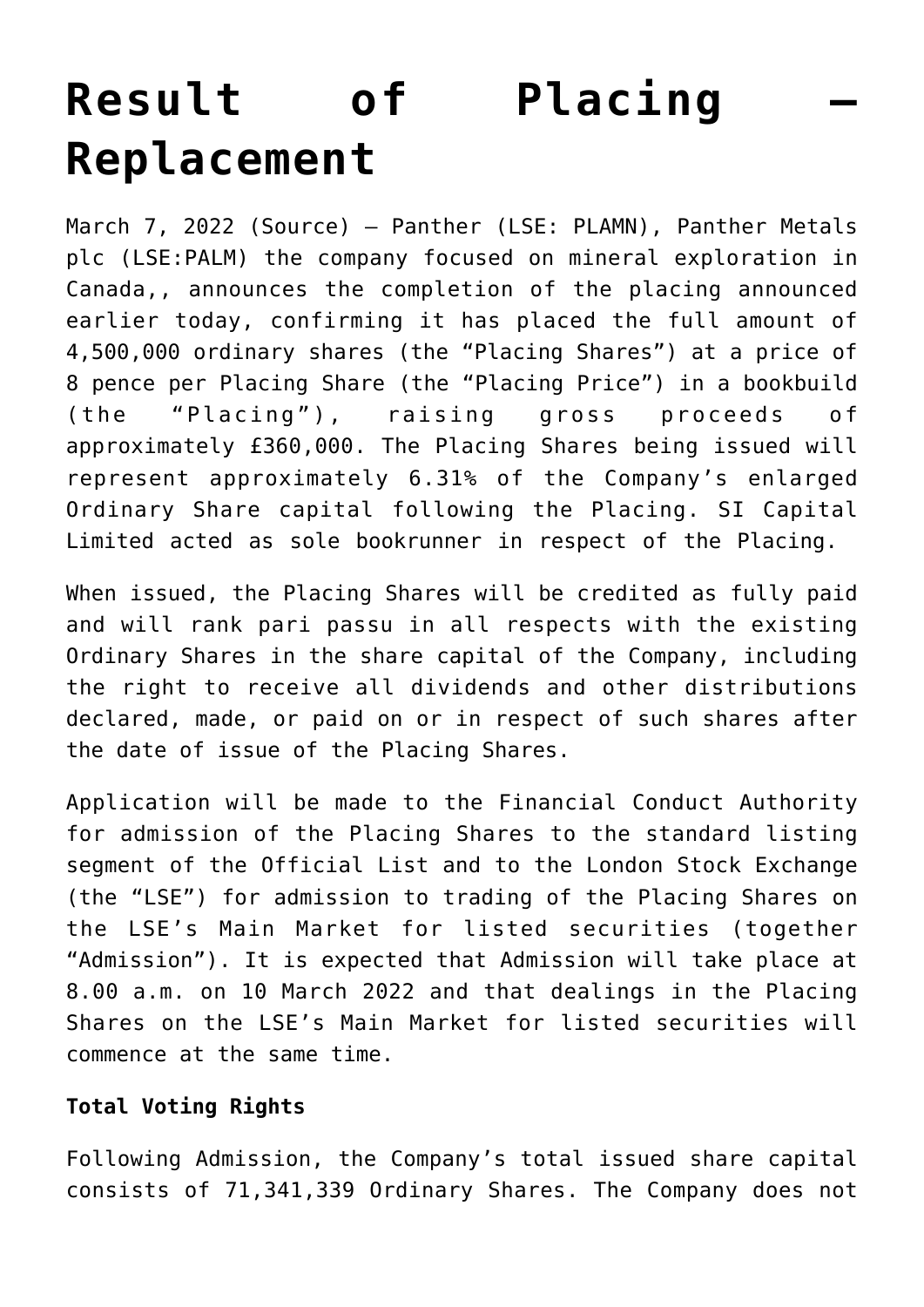hold any Ordinary Shares in treasury.

Therefore, following Admission, the total number of voting rights in Panther Metals plc is 71,341,339. This figure may be used by shareholders as the denominator for the calculations by which they will determine if they are required to notify their interest in, or a change in their interest in, the Company under the FCA's Disclosure Guidance and Transparency Rules.

#### **Darren Hazelwood, Chief Executive Officer, commented:**

"Targeting and plate modelling complete, anomalus Platinum and Paldium at surface, Awkward has always been a priority target on Obonga. The potential conduit for the Awkward intrution, this EM conductive signature has never been drill tested. With a remenant magnetic feature that we can draw direct comparisons between this location and the Lac Des Iles mine directly to our south, we are delighted to have received the support to execute on our strategy of drill testing Awkward.

True transformation of an explorer can only be triggered in the market via the drill bit and following our successful drilling campaign at Wishbone that confirmed VMS in the autumn this funding round will also allow us to conduct EM surface work as we refine our targeting in preparation for follow-up drilling.

Pushing forward in a weak market offers challenges to any capital intensive business, it's a balancing act I believe we have met with this raise, structural concerns around the underlying commodity supply chain across the globe gathers pace and I believe Panther Metals is supremely well situated to take advantage as markets settle and the hunt for new commercially viable ore deposits intensifies."

## **For further information please contact:**

Panther Metals PLC: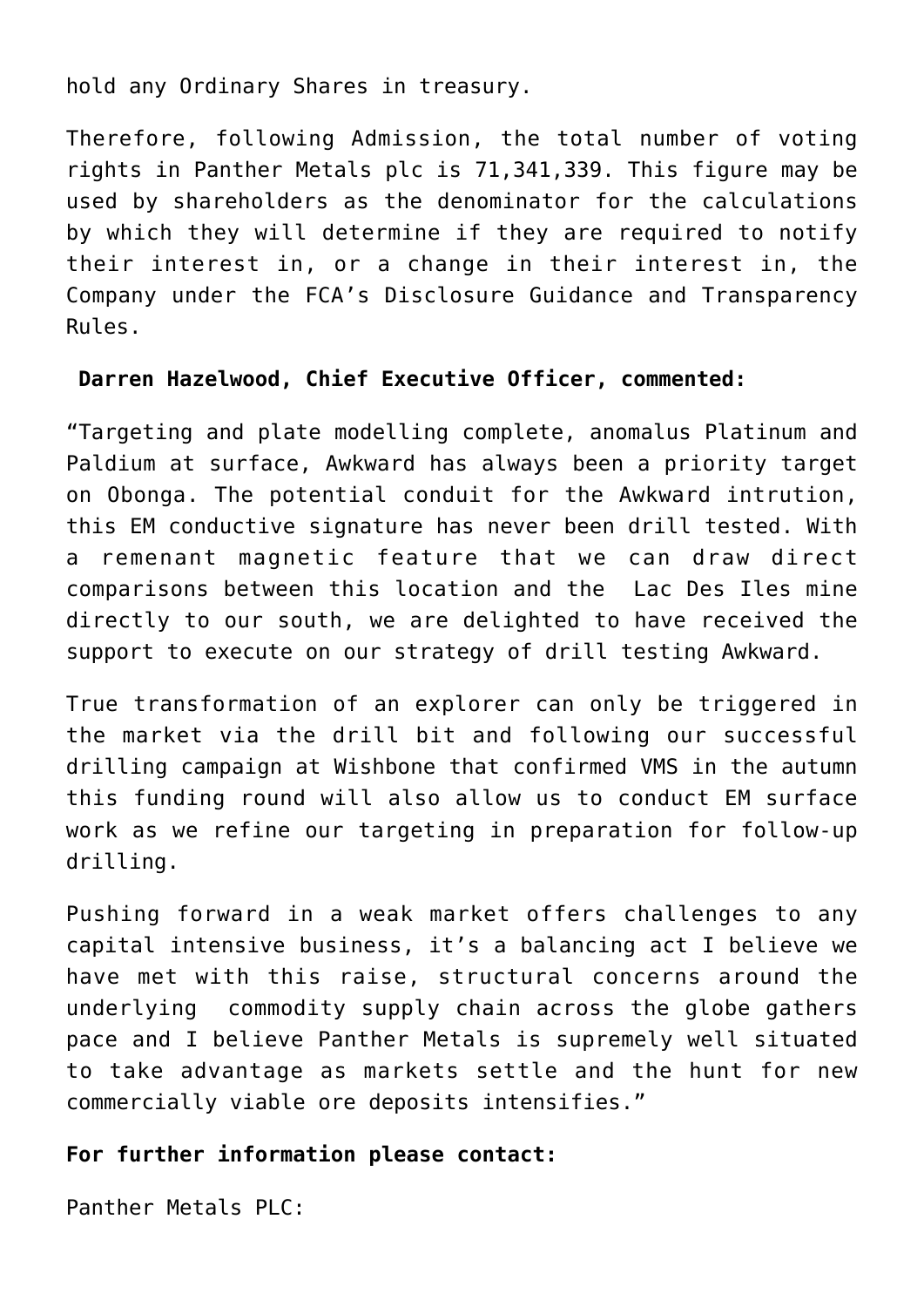Darren Hazelwood, Chief Executive Officer: +44(0) 1462 429 743

#### +44(0) 7971 957 685

Mitchell Smith, Chief Operating Officer: +1(604) 209 6678

Broker:

SI Capital Limited

Nick Emerson +44(0) 1438 416 500

The person who arranged for the release of this announcement was Darren Hazelwood, CEO of the Company.

#### **Notes to Editors**

Panther Metals PLC is an exploration company listed on the main market of the London Stock Exchange. Panther is focussed on the discovery of commercially viable mineral deposits. The Company's operational focus is on established mining jurisdictions with the capacity for project scalability. Drill targets are assessed rapidly utilising a combination of advanced technologies and extensive geological data to decipher potential commercial viability and act accordingly. Panther's current geological portfolio comprises of three highly prospective properties in Ontario, Canada while the developing investment wing focuses on the targeting of nickel and gold in Australia.

## **Obonga Project**

Panther acquired the Obonga Greenstone Belt in July 2021 and have already identified four prospective primary targets: Wishbone, Awkward, Survey and Ottertooth. A successful Phase 1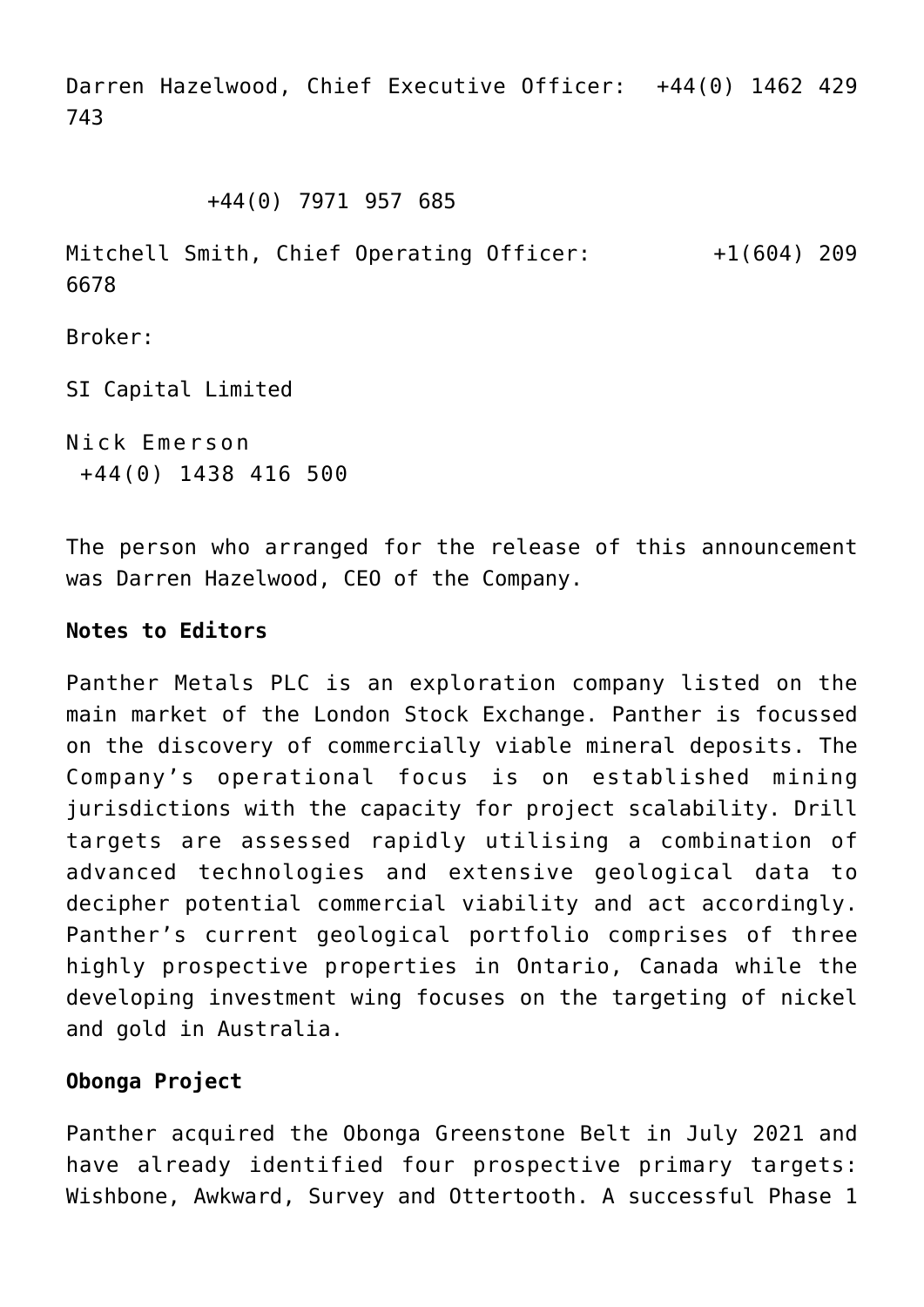drilling campaign at Wishbone in Autumn 2021 revealed the presence of significant VMS-style mineralised systems on the property – the first such discovery across the entire greenstone belt. Intercepts include 27.3m of massive sulphide in hole one, and 51m of sulphide-dominated mineralisation in hole two. Both drill holes contained multiple lenses. Anomalous high-grade copper in lake sediment close to the target area has also been identified, increasing confidence in the prospectivity of the location.

Awkward is a highly anomalous magnetic target, interpreted to be a layered mafic intrusion and magmatic conduit based on mapped geology and airborne geophysics. Historic sampling in the area returned anomalous platinum and palladium (Pt, Pd) values, while historic drilling on the periphery of the target intersected non-assayed massive sulphide and copper (assumed to be chalcopyrite), non-assayed disseminated pyrite and chalcopyrite in coarse gabbro, and non-assayed 'marble cake' gabbro (matching the description of the Lac des Iles Mine varitexture gabbro ore zone).

Two additional named targets, Survey and Ottertooth, both displays further coincident magnetic and electromagnetic anomalies and are adjacent to the contact between intrusive and extrusive mafic rocks. Historic drilling at Survey intersected several meters of massive sulphides in multiple intersections (main parts of the anomaly remain untested) while Ottertooth remains untested in its entirety.

#### **Dotted Lake Project**

Panther acquired the Dotted Lake Project in July 2020, it is situated approximately 16km from Barrick Gold's renowned Hemlo Gold Mine. An extensive soil programme conducted in 2021 identified numerous gold and base metal targets, all within the same geological footprint. Following the installation of a new trail providing direct access to the target location, an initial drilling programme in Autumn 2021 confirmed the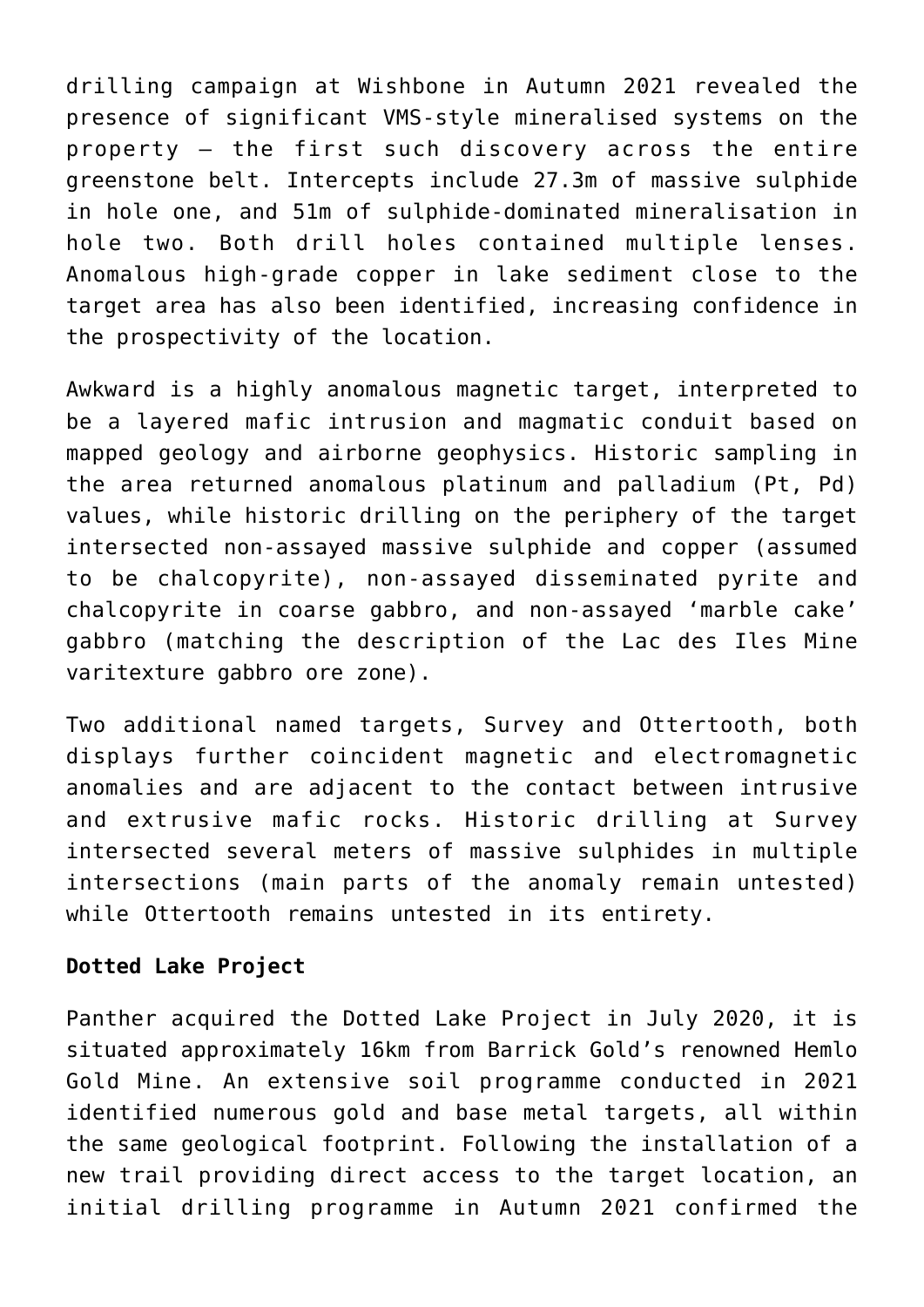presence of gold mineralisation within this system with anomalous gold continuing along strike and present within the surrounding area.

# **Big Bear Project**

The acquisition of various prospects in 2018 and 2019 consolidated previously fragmented areas into the wider Big Bear umbrella project, priming Panther for extensive and comprehensive exploration in the area. A total of 253 geophysical anomalies have been identified, with 39 designated for priority investigation. Gold in soil anomalies in have been identified in five areas, ranging up to 0.71g/t, extending up to 250m wide and open along strike. Gold bearing quartz veins have been outlined within seven separate areas (two with rock and vein samples grading 1 to 5 g/t Au, four with quartz vein sample assays above 5g/t Au, and two quartz samples collected at 50m separation on an E-W trending vein open in both directions returning 105.5g/t Au and 112g/t Au respectively).

The Little Bear Lake and Schreiber prospects are of particular interest to the company: historic work programmes in 2010 and 2011 targeted an intense magnetic response from both. Assays yielded from the 1.6km long gold trend included 6m at 1.5g/t Au, up to 53.7g/t Au and 19.25 g/t Ag in rock chip and 18.2g/t Au and 1.03g/t Ag in soil. Historical bulk sampling reported 150t averaging 17.6g/t Au, while historical drill intersections include 0.55m at 19.2% Zn and 4.6% Cu from 15.2m depth.

## **Panther Metals Australia**

Following the listing of Panther Metals' Australian assets on the Australian Securities Exchange ("ASX") in December 2021, the valuation of the Company's 36.6% holding in the business has risen by over 30% to a valuation of almost £3m. The ASX listing has provided the Australian projects with the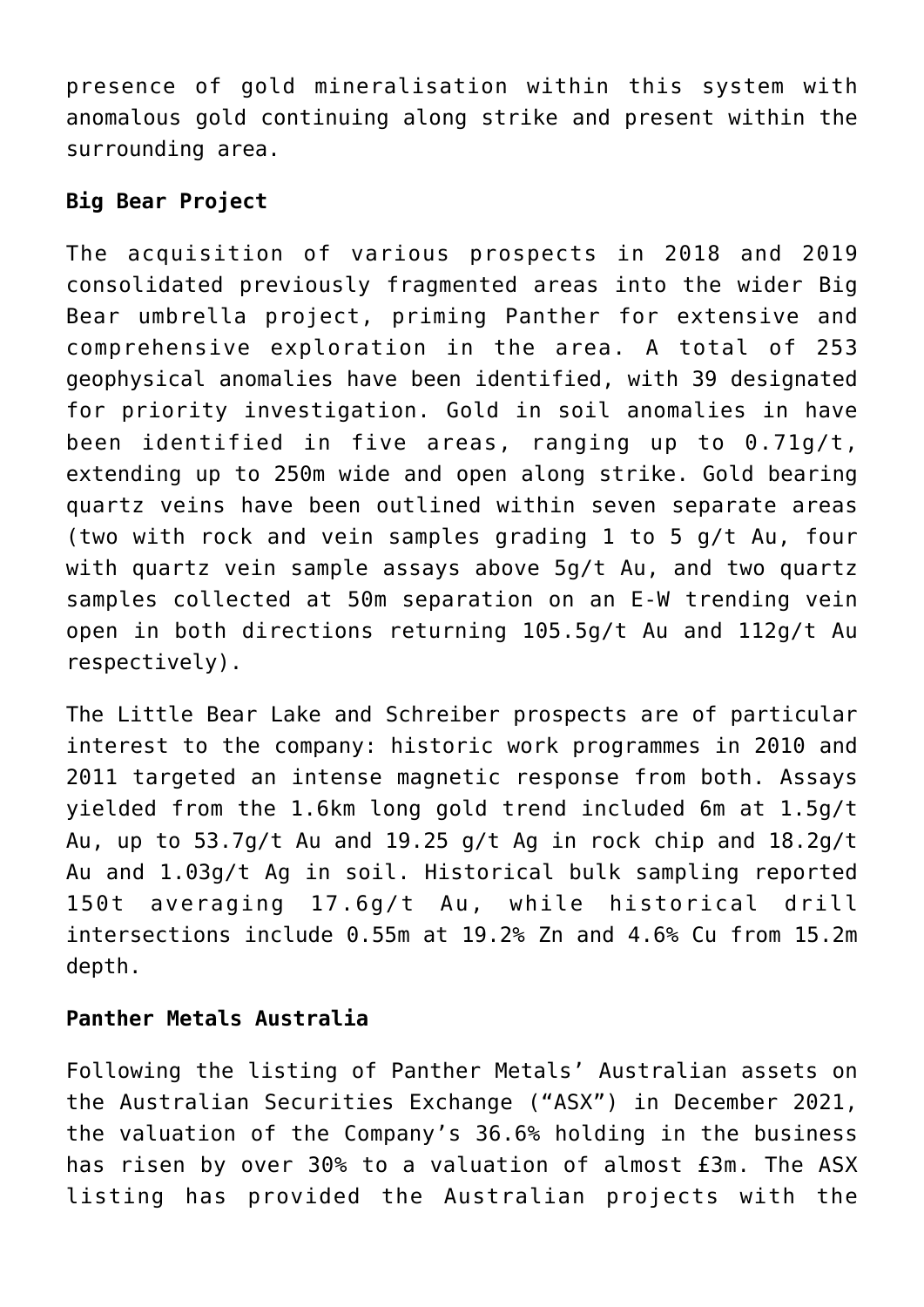necessary capital to advance drill-ready targets focused on nickel and gold (within the Tier 1 Mining Districts of Laverton WA and in the NT). Through this spin-out Panther holds an attractive investment prospect, without any disruption to the Company's capital structure and without any financial obligations.

## **Conclusion**

Panther understand that the commercial realities of building an exploration company requires expertise in geology, finance, and the markets within which they operate. The Company's extensive network of industry leaders allows it to meet these objectives. Ultimately however, drilling success is the only route to discovery: the fundamental objective of any exploration company. Once Panther's world-class geological team identify the anomalies, they work hard to get drilling. The drill hole is the only place where substantial and sustained capital growth originates and it's with that operational focus Panther will continue to advance.

This information is provided by RNS, the news service of the London Stock Exchange. RNS is approved by the Financial Conduct Authority to act as a Primary Information Provider in the United Kingdom. Terms and conditions relating to the use and distribution of this information may apply. For further information, please contact [rns@lseg.com](mailto:rns@lseg.com) or visit [www.rns.com](http://www.rns.com/). RNS may use your IP address to confirm compliance with the terms and conditions, to analyse how you engage with the information contained in this communication, and to share such analysis on an anonymised basis with others as part of our commercial services. For further information about how RNS and the London Stock Exchange use the personal data you provide us, please see our [Privacy Policy.](https://www.lseg.com/privacy-and-cookie-policy)

London Stock Exchange plc is not responsible for and does not check content on this Website. Website users are responsible for checking content. Any news item (including any prospectus) which is addressed solely to the persons and countries